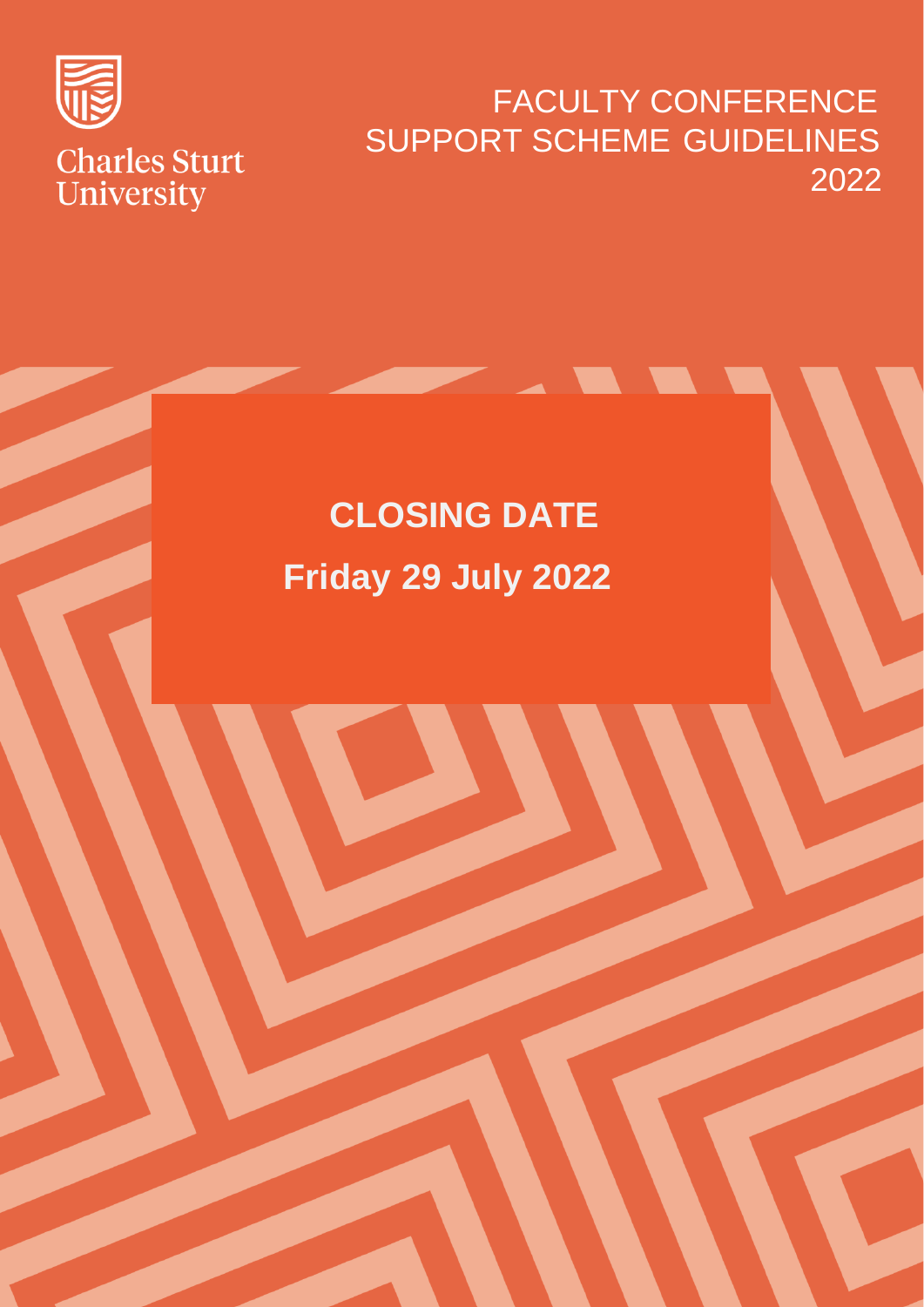## **Contents**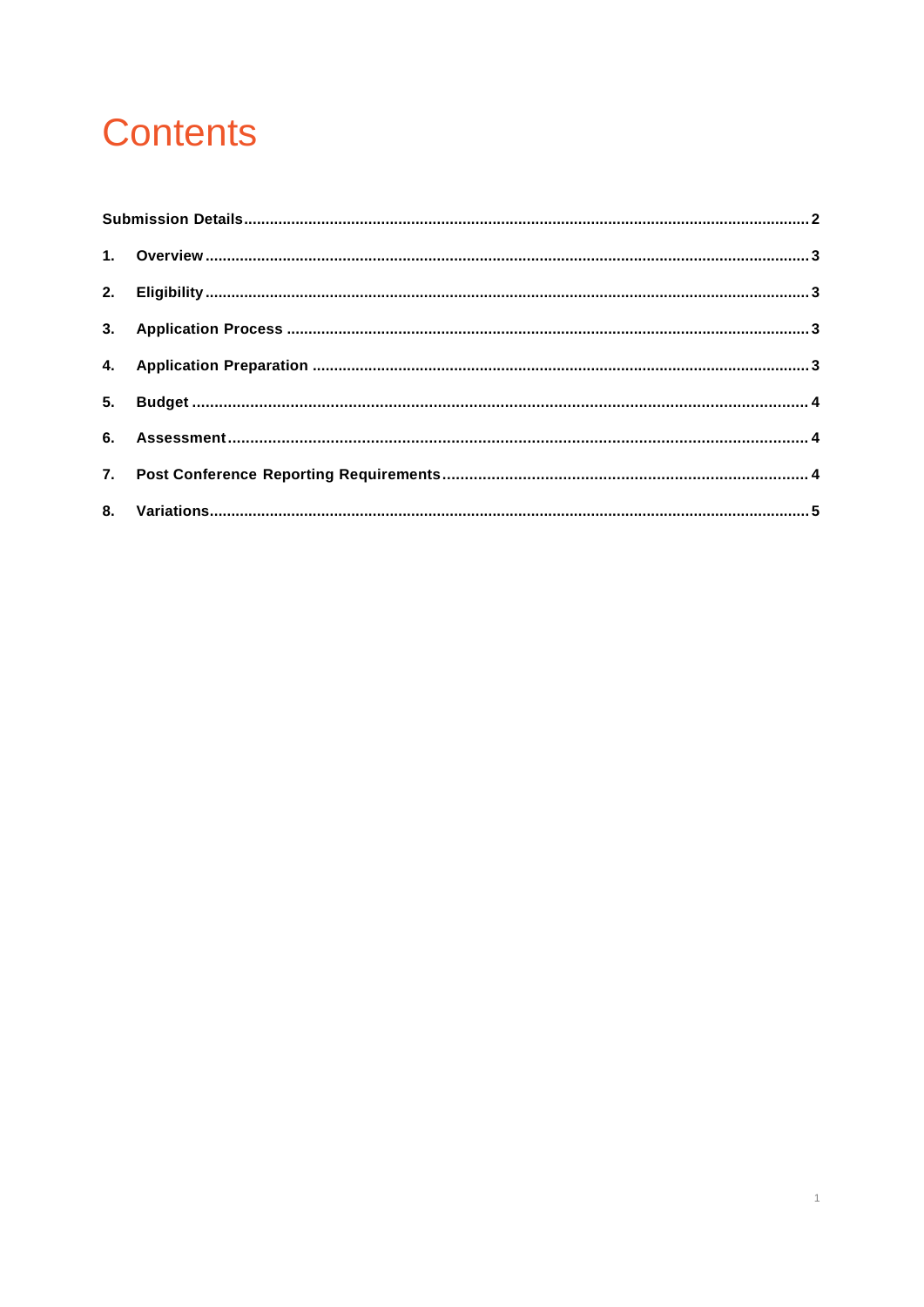### <span id="page-2-0"></span>Submission Details

#### **Submission and assessment:**

Applications to the Faculty University Conference Support Scheme will be accepted and assessed on a case by case basis until 29 July 2022 or until available funds are exhausted.

**Note that the date of the proposed conference cannot be less than 6 weeks from the time of application.** Applicants should be aware that funding is limited and it is advantageous to apply early.

#### **Submission Instructions:**

Applicants must complete this application form and submit the application as a single PDF attachment (including HOS endorsement, itinerary, quotes from [Charles Sturt](https://finance.csu.edu.au/services/travel/approval-booking) Travel, conference registration where appropriate ) to [the F](mailto:pvcri@csu.edu.au)aculty Operations team: [FOAE-Ops-Admin@csu.edu.au.](mailto:FOAE-Ops-Admin@csu.edu.au)

Application and supporting documentation must be submitted as a single PDF file and should be named according to the following convention: "Surname\_CS" e.g. "White\_CS".

#### **Contact:**

Please contact your Chair of School Research Committee or Research Group Leader to discuss possible conferences in the first instance.

| Scheme Contact | Brendon Hvndman     |
|----------------|---------------------|
| Email          | bhyndman@csu.edu.au |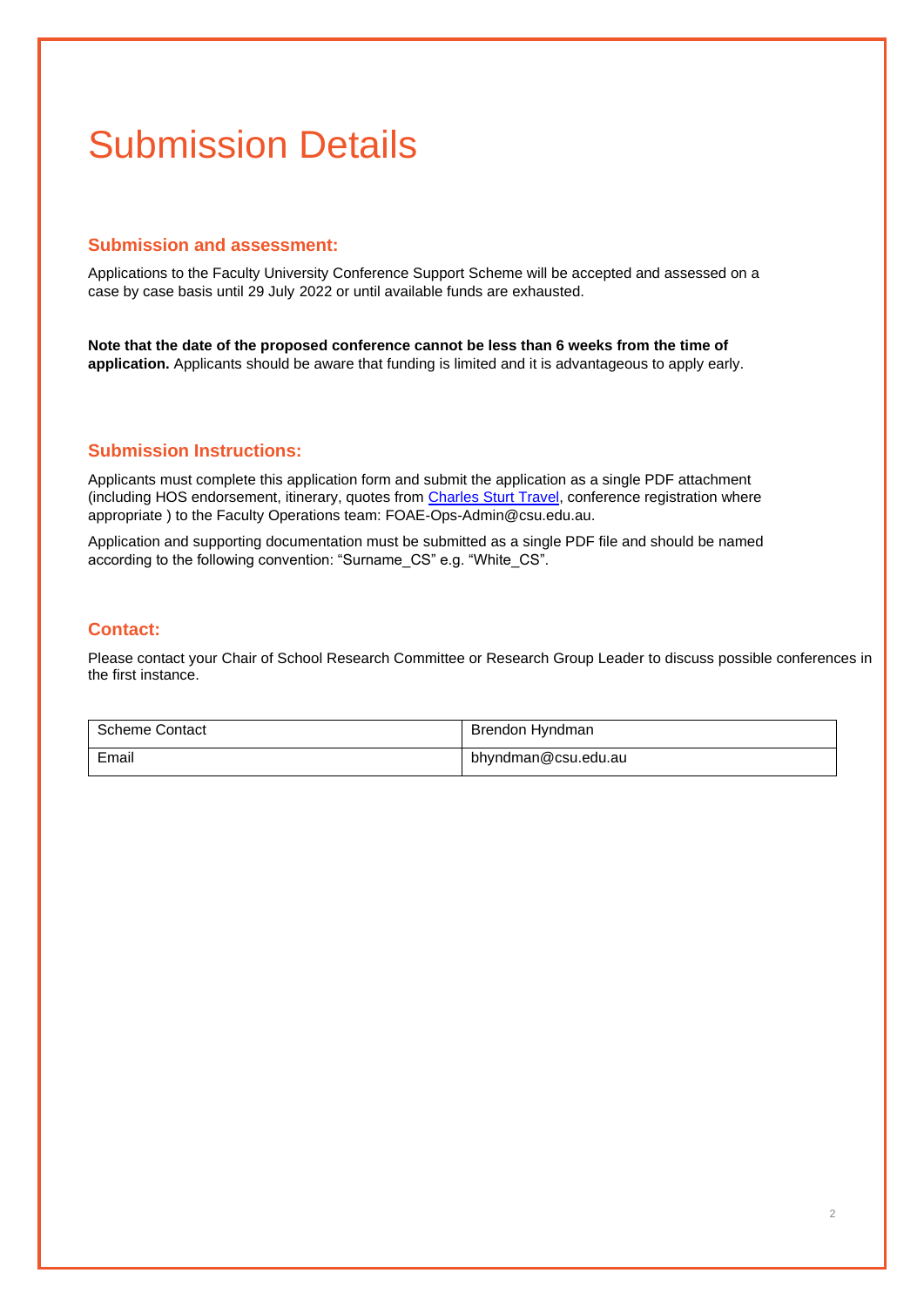#### <span id="page-3-0"></span>**Overview**

Funding is available through the Faculty Conference Support Scheme for attendance at conferences, where the applicant is attending to present a paper or give a talk, either online or in-person, when no other funds are available for this purpose. Lack of any other available funding must be confirmed by your HOS / Centre Director or other line manager as appropriate. Funding will be awarded on a competitive basis, across a wide range of disciplines and groups. While the conference itself may be held after 2022, all funding provided by the scheme must be spent by 16<sup>th</sup> December 2022. There will be no facility to carry funds forward. Funds will not be released until notification of acceptance of the applicant's paper has been sent to [FOAE-Ops-Admin@csu.edu.au.](mailto:FOAE-Ops-Admin@csu.edu.au)

#### <span id="page-3-1"></span>**Eligibility**

Conference Attendance Grants are open to all research staff, whether their appointment is fixed or continuing, full or part time. Higher degree students and casual staff are not eligible to apply. Only one application per year per applicant can be made. Applications must be received more than 6 weeks prior to the expected conference date.

Applicants must demonstrate that:

- They meet minimum requirements under the Research Productivity Index (RPI);
- They are presenting at a conference relevant to their research;
- The research they are presenting is targeted for submission in a high -quality outlet.
- That attendance at the conference will enhance their research career by increased exposure or networking.

#### <span id="page-3-2"></span>**Application Process**

Application and supporting documentation (including HOS endorsement, itinerary, quotes, conference confirmation etc) must be submitted as a single PDF attachment to [FOAE-Ops-Admin@csu.edu.au b](mailto:FOAE-Ops-Admin@csu.edu.au)y the required due date. Late applications will not be accepted.

The file should be named according to the following convention: "Surname\_MQCS" e.g. "Smith\_MQCS"

Incomplete applications will be deemed ineligible.

#### <span id="page-3-3"></span>**Application Preparation**

Applicants must provide:

- Rationale outlining nature of participation in the conference, including:
	- an explanation of the significance or status of the conference
	- the review process or invitation for the applicant's participation in the conference
	- the journal targeted for the publication of the research that is being presented on at the conference, including its Charles Sturt Journal List Quartile Ranking
	- networking goals at the conference;
- A full budget request and justification;
- Itinerary and quotes for all budget items must be attached with the application;
- Previous funding for conference attendance received within the past three years from the University (e.g. school or research Centre) and details of corresponding papers achieved;
- Specific dates for the conference, and due date of the call for papers and notification of submission outcome.